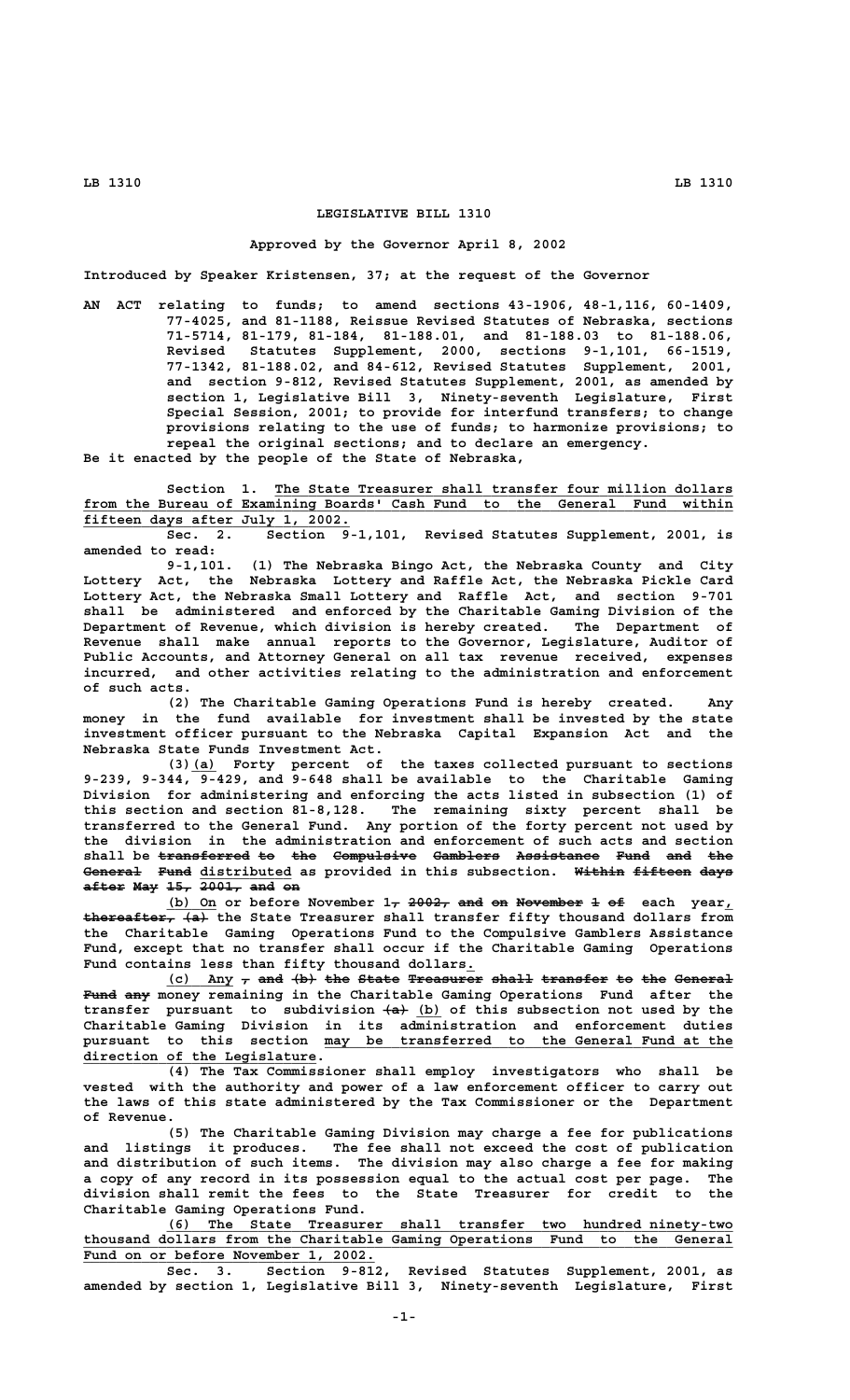**Special Session, 2001, is amended to read:**

**9-812. (1) All money received from the operation of lottery games conducted pursuant to the State Lottery Act in Nebraska shall be credited to the State Lottery Operation Trust Fund, which fund is hereby created. All payments of expenses of the operation of the lottery games shall be made from the State Lottery Operation Cash Fund. In accordance with legislative appropriations, money for payments for expenses of the division shall be transferred from the State Lottery Operation Trust Fund to the State Lottery Operation Cash Fund, which fund is hereby created. All money necessary for the payment of lottery prizes shall be transferred from the State Lottery Operation Trust Fund to the State Lottery Prize Trust Fund, which fund is hereby created. The amount used for the payment of lottery prizes shall not be less than forty percent of the dollar amount of the lottery tickets which have been sold. At least twenty-five percent of the dollar amount of the lottery tickets which have been sold on an annualized basis shall be transferred from the State Lottery Operation Trust Fund to the Education Innovation Fund, the Nebraska Environmental Trust Fund, and the Compulsive Gamblers Assistance Fund. Of the money available to be transferred to the Education Innovation Fund, the Nebraska Environmental Trust Fund, and the Compulsive Gamblers Assistance Fund, the first five hundred thousand dollars shall be transferred to the Compulsive Gamblers Assistance Fund to be used as provided in sections 83-162.01 to 83-162.04. Thereafter, forty-nine and one-half percent of the money remaining after the payment of prizes and operating expenses and the initial transfer to the Compulsive Gamblers Assistance Fund shall be transferred to the Education Innovation Fund. Forty-nine and one-half percent of the money remaining after the payment of prizes and operating expenses and the initial transfer to the Compulsive Gamblers Assistance Fund shall be transferred to the Nebraska Environmental Trust Fund to be used as provided in the Nebraska Environmental Trust Act. One percent of the money remaining after the payment of prizes and operating expenses and the initial transfer to the Compulsive Gamblers Assistance Fund shall be transferred to the Compulsive Gamblers Assistance Fund to be used as provided in sections 83-162.01 to 83-162.04.**

**(2) The Education Innovation Fund is hereby created. At least seventy-five percent of the lottery proceeds allocated to the Education Innovation Fund shall be available for disbursement. For each fiscal year except fiscal years 2001-02 and 2002-03, the Education Innovation Fund shall be allocated in the following manner: Up to ten percent to fund the mentor teacher program pursuant to the Quality Education Accountability Act; up to sixty percent as quality education incentives pursuant to the act; up to twenty percent to the Attracting Excellence to Teaching Program Cash Fund to fund the Attracting Excellence to Teaching Program Act; and up to ten percent of the fund shall be allocated by the Governor. For fiscal years 2001-02 and 2002-03, the Education Innovation Fund shall be allocated in the following manner by the Excellence in Education Council: Up to one million five hundred thousand dollars per fiscal year, as a distance education network completion grant pursuant to section 79-1328; and, after operating expenses for the Excellence in Education Council are deducted, the remainder to the General** Fund. The State Treasurer shall transfer one million six hundred thousand  **\_\_\_\_\_\_\_\_\_\_\_\_\_\_\_\_\_\_\_\_\_\_\_\_\_\_\_\_\_\_\_\_\_\_\_\_\_\_\_\_\_\_\_\_\_\_\_\_\_\_\_\_\_\_\_\_\_\_\_\_\_\_\_\_\_\_\_\_\_\_\_\_\_\_\_\_\_\_ dollars from the Education Innovation Fund to the General Fund within fifteen \_\_\_\_\_\_\_\_\_\_\_\_\_\_\_\_\_\_\_\_\_\_\_\_ days after July 1, 2002.**

**Allocations by the Governor shall be through incentive grants to encourage the development of strategic school improvement plans by school districts for accomplishing high performance learning and to encourage schools to establish innovations in programs or practices that result in restructuring of school organization, school management, and instructional programs which bring about improvement in the quality of education. Such incentive grants allocated by the Governor are intended to provide selected school districts, teachers or groups of teachers, nonprofit educational organizations, educational service units, or cooperatives funding for the allowable costs of implementing pilot projects and model programs.**

**From the funds allocated by the Governor, minigrants shall be available to school districts to support the development of strategic school improvement plans which shall include statements of purposes and goals for the districts. The plans shall also include the specific statements of improvement or strategic initiatives designed to improve quality learning for every student.**

**In addition to the minigrants granted for the development of strategic school improvement plans, school districts with annual budget expenditures of three hundred fifty thousand dollars or less are eligible for minigrants from the funds allocated by the Governor for the purposes allowed in subdivisions (2)(a) through (q) of this section. The amount of this type**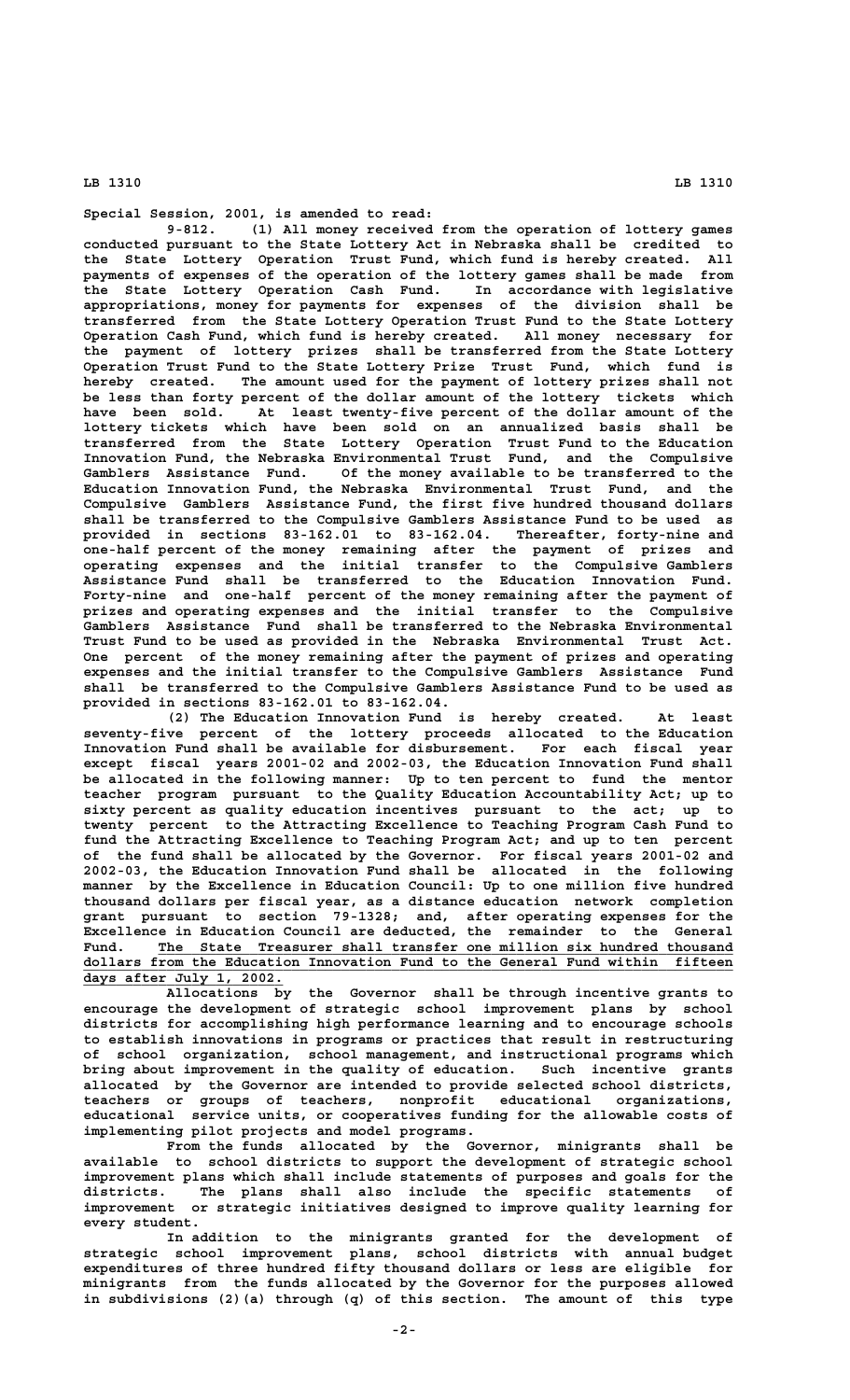**of minigrant shall not exceed five thousand dollars. The school district shall present a curriculum support plan with its application for the grant. The curriculum support plan must show how the district is working to achieve one or more of the allowed purposes and how the grant will be used to directly advance the plan to achieve one or more of these purposes. The plan must be signed by the school administrator and a school board representative. The application for the grant shall be brief. The Excellence in Education Council shall select the recipients of this type of minigrant and shall administer such minigrants.**

**From the funds allocated by the Governor, major competitive grants shall be available to support innovative programs which are directly related to the strategic school improvement plans. The development of a strategic school improvement plan by a school district shall be required before a grant is awarded. Annual reports shall be made by program recipients documenting the effectiveness of the program in improving the quality of education as** designed in the strategic school improvement plans. **shall be given to plans which contain public or private matching funds and cooperative agreements, including agreements for in-kind services. Purposes for which such major competitive grants would be offered shall include:**

**(a) Professional staff development programs to provide funds for teacher and administrator training and continuing education to upgrade teaching and administrative skills;**

**(b) The development of strategic school improvement plans by school districts;**

**(c) Educational technology assistance to public schools for the purchase and operation of computers, telecommunications equipment and services, and other forms of technological innovation which may enhance classroom teaching, instructional management, and districtwide administration. Telecommunications equipment, services, and forms of technical innovation shall be approved only after review by the technical panel created in section 86-1511;**

**(d) An educational accountability program to develop an educational indicators system to measure the performance and outcomes of public schools and to ensure efficiency in operations;**

**(e) Alternative programs for students, including underrepresented groups, at-risk students, and dropouts;**

**(f) Programs that demonstrate improvement of student performance against valid national and international achievement standards;**

**(g) Early childhood and parent education which emphasizes child development;**

**(h) Programs using decisionmaking models that increase involvement of parents, teachers, and students in school management;**

**(i) Increased involvement of the community in order to achieve increased confidence in and satisfaction with its schools;**

**(j) Development of magnet or model programs designed to facilitate desegregation;**

**(k) Programs that address family and social issues impairing the learning productivity of students;**

**(l) Programs enhancing critical and higher-order thinking capabilities;**

**(m) Programs which produce the quality of education necessary to guarantee a competitive work force;**

**(n) Programs designed to increase productivity of staff and students through innovative use of time;**

**(o) Training programs designed to benefit teachers at all levels of education by increasing their ability to work with educational technology in the classroom;**

**(p) Approved accelerated or differentiated curriculum programs under sections 79-1106 to 79-1108.03; and**

**(q) Programs for children from birth to age twenty-one years with disabilities receiving special education under the Special Education Act and children from birth to age twenty-one years needing support services as defined in section 79-1125.01, which programs demonstrate improved outcomes for children from birth to age twenty-one years through emphasis on prevention and collaborative planning.**

**The Governor shall establish the Excellence in Education Council. The Governor shall appoint eleven members to the council including representatives of educational organizations, postsecondary educational institutions, the business community, and the general public, members of school boards and parent education associations, school administrators, and at least four teachers who are engaged in classroom teaching. The State Department of Education shall provide staff support for the council to**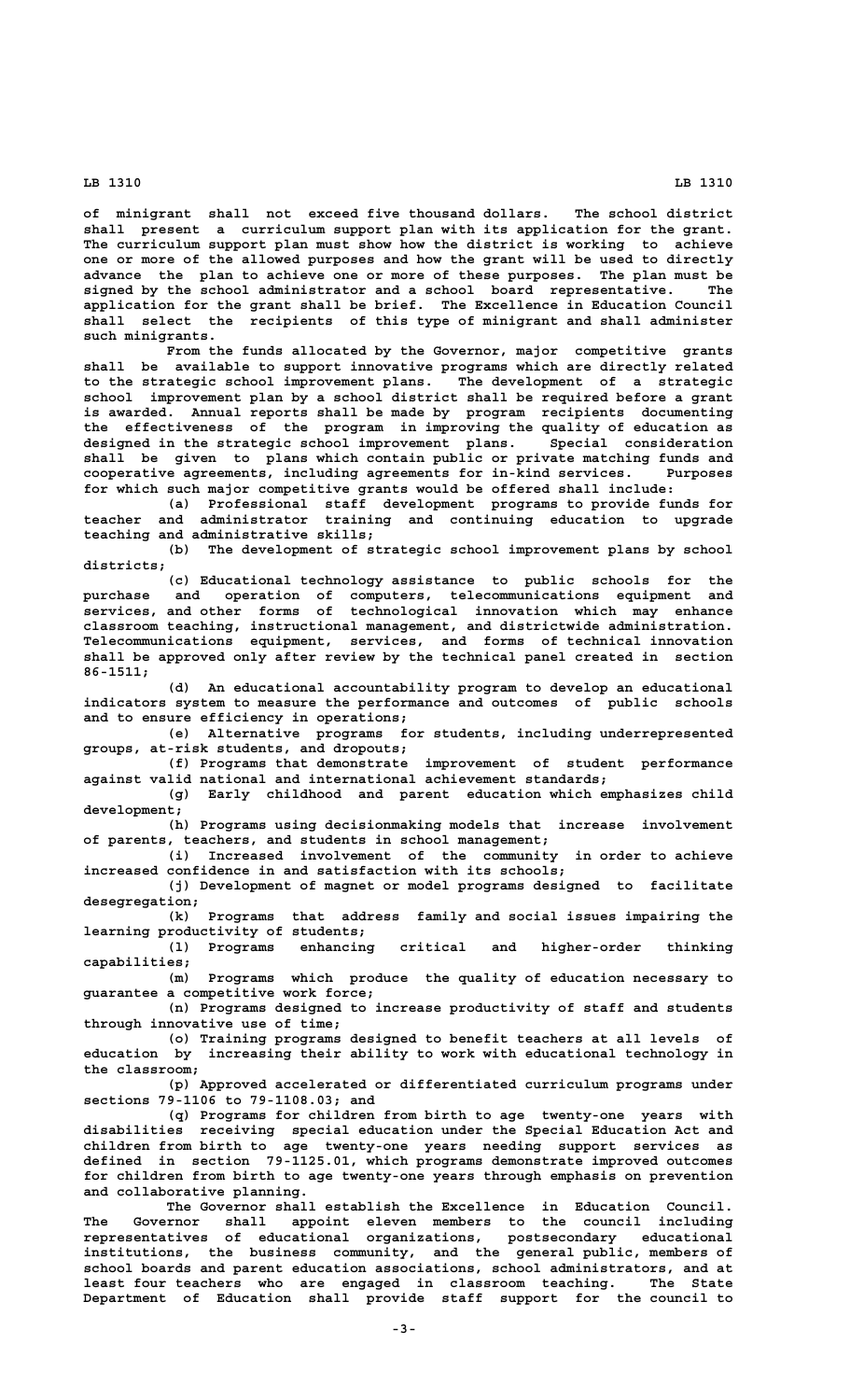**administer the Education Innovation Fund, including the Quality Education Accountability Act. The council shall have the following powers and duties:**

**(i) In consultation with the department, develop and publish criteria for the awarding of incentive grants allocated by the Governor for programs pursuant to this subsection, including minigrants;**

**(ii) Provide recommendations to the Governor regarding the selection of projects to be funded and the distribution and duration of project funding;**

**(iii) Establish standards, formats, procedures, and timelines for the successful implementation of approved programs funded by incentive grants allocated by the Governor from the Education Innovation Fund;**

**(iv) Assist school districts in determining the effectiveness of the innovations in programs and practices and measure the subsequent degree of improvement in the quality of education;**

**(v) Consider the reasonable distribution of funds across the state and all classes of school districts;**

**(vi) Carry out its duties pursuant to the Quality Education Accountability Act; and**

**(vii) Provide annual reports to the Governor concerning programs funded by the fund. Each report shall include the number of applicants and approved applicants, an overview of the various programs, objectives, and anticipated outcomes, and detailed reports of the cost of each program.**

**To assist the council in carrying out its duties, the State Board of Education shall, in consultation with the council, adopt and promulgate rules and regulations establishing criteria, standards, and procedures regarding the selection and administration of programs funded from the Education Innovation Fund, including the Quality Education Accountability Act.**

**(3) Recipients of incentive grants allocated by the Governor from the Education Innovation Fund shall be required to provide, upon request, such data relating to the funded programs and initiatives as the Governor deems necessary.**

**(4) Any money in the State Lottery Operation Trust Fund, the State Lottery Operation Cash Fund, the State Lottery Prize Trust Fund, or the Education Innovation Fund available for investment shall be invested by the state investment officer pursuant to the Nebraska Capital Expansion Act and the Nebraska State Funds Investment Act.**

**(5) Unclaimed prize money on a winning lottery ticket shall be retained for a period of time prescribed by rules and regulations. If no claim is made within such period, the prize money shall be used at the discretion of the Tax Commissioner for any of the purposes prescribed in this section.**

**Sec. 4. Section 43-1906, Reissue Revised Statutes of Nebraska, is amended to read:**

**43-1906. (1) There is hereby established the Nebraska Child Abuse Prevention Fund. The Legislature shall appropriate two hundred fifty thousand dollars each year from the General Fund to the Nebraska Child Abuse Prevention** Fund except for fiscal year 2002-03. All amounts which may be received from **grants, gifts, bequests, the federal government, or other sources granted or given for the purposes specified in sections 43-1901 to 43-1906 shall be remitted to the State Treasurer for credit to the Nebraska Child Abuse Prevention Fund. The fund shall be administered and disbursed by the** Prevention Fund.<br>department.

**(2) Any money in the fund available for investment shall be invested by the state investment officer pursuant to the Nebraska Capital Expansion Act and the Nebraska State Funds Investment Act.**

**(3) Until the amount in the fund exceeds two and one-half million dollars, not more than seventy-five percent of the money credited to the fund each year plus seventy-five percent of all earnings from the investment of money in the fund credited during the previous fiscal year shall be available for disbursement by the board in accordance with sections 43-1901 to 43-1906, except that any amounts which may be received from any grants, gifts, bequests, the federal government, or other sources shall be disbursed pursuant \_\_\_\_\_\_\_\_\_\_\_\_\_\_\_\_\_\_\_\_\_\_\_\_\_\_\_\_\_\_\_\_\_\_ to the conditions imposed by such sources. For fiscal year 2002-03 only, the** principal of the fund may be disbursed by the board in accordance with such  **\_\_\_\_\_\_\_\_\_\_\_\_\_\_\_\_\_\_\_\_\_\_\_\_\_\_\_\_\_\_\_\_\_\_\_\_\_\_\_\_\_\_\_\_\_\_\_\_\_\_\_\_\_\_\_\_\_\_\_\_\_\_\_\_\_\_\_\_\_\_\_ sections in an amount not to exceed two hundred fifty thousand dollars. Money not available for disbursement shall be retained and accumulated in the fund. When the assets in the fund exceed two and one-half million dollars, only the earnings from the investment of money in the fund credited during the previous fiscal year or other income credited to the fund shall be available for disbursement by the board in accordance with such sections.**

> **(4) In any one fiscal year, no more than twenty percent of the annually available funds as provided in subsection (3) of this section shall be disbursed to any one agency, organization, or individual.**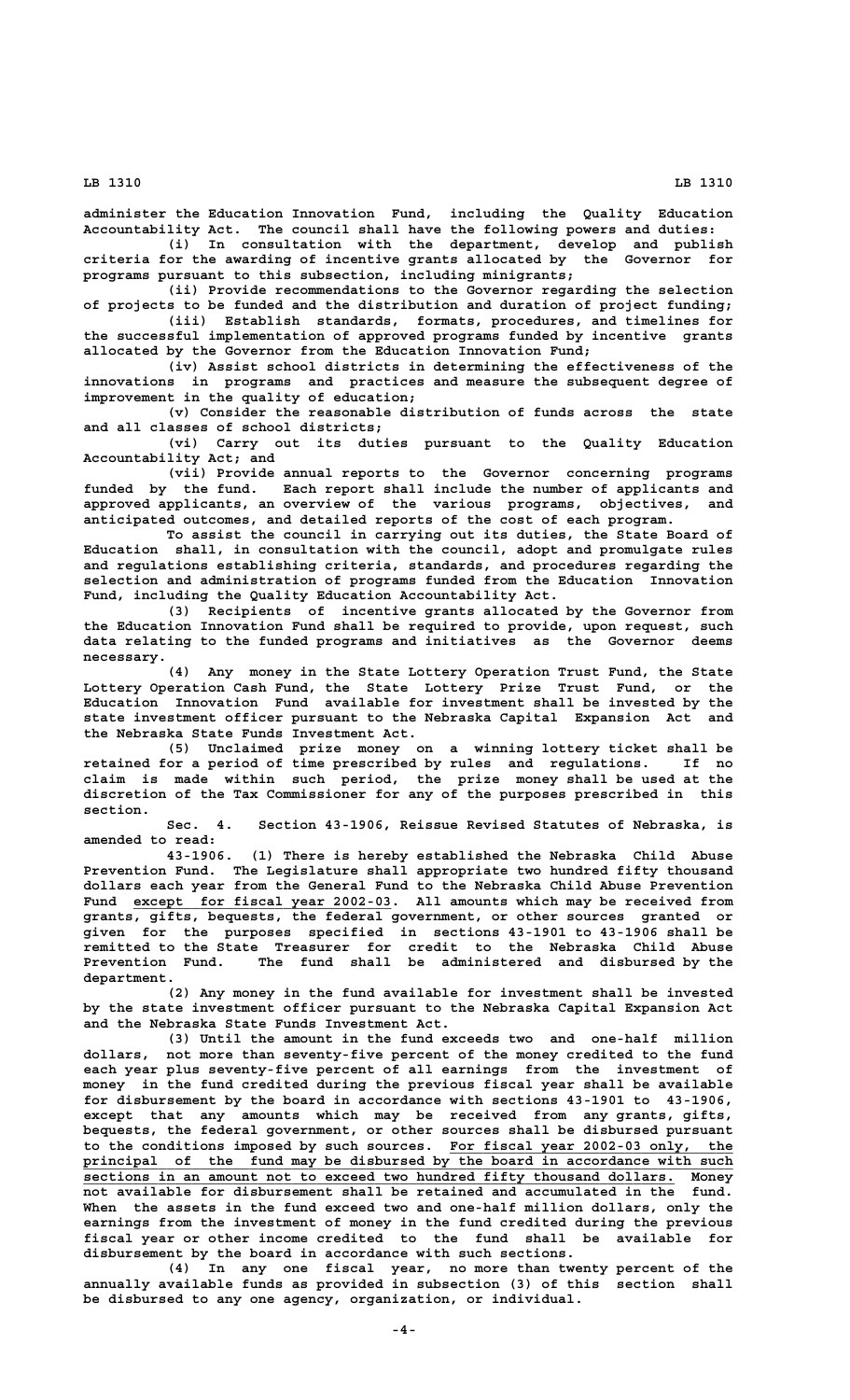**(5) Funds allocated from the fund shall only be used for purposes authorized under such sections and shall not be used to supplant any existing governmental program or service. No grants may be made to any state department or agency.**

**(6) When the State Treasurer certifies that the assets in the fund exceed two and one-half million dollars, the additional docket fees prescribed in section 33-106.03 and the additional charge for supplying a certified copy of the record of any birth as provided in sections 71-612, 71-617.15, 71-627, and 71-628 shall be terminated.**

**Sec. 5. Section 48-1,116, Reissue Revised Statutes of Nebraska, is amended to read:**

**48-1,116. The Compensation Court Cash Fund is hereby created. The fund shall be used to aid in providing for the expense of administering the Nebraska Workers' Compensation Act and the payment of the salaries and expenses of the personnel of the Nebraska Workers' Compensation Court.**

**All fees received pursuant to sections 48-120, 48-120.02, 48-138, 48-139, 48-145.04, 48-157, 48-162, and 48-165 shall be remitted to the State ———— \_\_\_\_\_\_\_\_\_\_\_\_\_\_\_\_\_\_\_\_\_\_\_\_\_\_\_\_ Treasurer for credit to the fund Compensation Court Cash Fund. The fund shall also consist of amounts credited to the fund pursuant to sections 48-1,113, 48-1,114, and 77-912. The State Treasurer may receive and credit to the fund any money which may at any time be contributed to the state or the fund by the federal government or any agency thereof to which the state may be or become entitled under any act of Congress or otherwise by reason of any payment made from the fund.**

**Any money in the fund available for investment shall be invested by the state investment officer pursuant to the Nebraska Capital Expansion Act and the Nebraska State Funds Investment Act.**

 **\_\_\_\_\_\_\_\_\_\_\_\_\_\_\_\_\_\_\_\_\_\_\_\_\_\_\_\_\_\_\_\_\_\_\_\_\_\_\_\_\_\_\_\_\_\_\_\_\_\_\_\_\_\_\_\_\_\_\_\_\_\_\_\_\_\_\_\_ The State Treasurer shall transfer four million dollars from the \_\_\_\_\_\_\_\_\_\_\_\_\_\_\_\_\_\_\_\_\_\_\_\_\_\_\_\_\_\_\_\_\_\_\_\_\_\_\_\_\_\_\_\_\_\_\_\_\_\_\_\_\_\_\_\_\_\_\_\_\_\_\_\_\_\_\_\_\_\_\_\_\_\_\_\_\_\_ Compensation Court Cash Fund to the General Fund within fifteen days after \_\_\_\_\_\_\_\_\_\_\_\_\_ July 1, 2002.**

**Sec. 6. Section 60-1409, Reissue Revised Statutes of Nebraska, is amended to read:**

**60-1409. The Nebraska Motor Vehicle Industry Licensing Fund is created. All fees collected under Chapter 60, article 14, shall be remitted by the board, as collected, to the State Treasurer for credit to the fund. Such fund shall be appropriated by the Legislature for the operations of the Nebraska Motor Vehicle Industry Licensing Board and shall be paid out from time to time by warrants of the Director of Administrative Services on the State Treasurer for authorized expenditures upon duly itemized vouchers executed as provided by law and approved by the chairperson of the board or \_\_\_\_\_\_\_\_\_\_\_\_\_\_\_\_\_\_\_\_\_\_\_\_\_\_\_\_\_\_\_\_\_\_\_\_\_\_\_\_\_\_\_\_\_\_\_\_\_\_\_\_\_ the executive secretary, except that transfers from the fund to the General \_\_\_\_\_\_\_\_\_\_\_\_\_\_\_\_\_\_\_\_\_\_\_\_\_\_\_\_\_\_\_\_\_\_\_\_\_\_\_\_\_\_\_\_\_\_\_\_\_\_\_\_\_\_\_\_ Fund may be made at the direction of the Legislature. The expenses of conducting the office must always be kept within the income collected and reported to the State Treasurer by such board. Such office and expense thereof shall not be supported or paid from the General Fund, and all money deposited in the Nebraska Motor Vehicle Industry Licensing Fund shall be expended only for such office and expense thereof and, unless determined by the board, it shall not be required to expend any funds to any person or any other governmental agency.**

 **———— \_\_\_\_\_\_\_\_\_\_\_\_\_\_\_\_\_\_\_\_\_\_\_\_\_\_\_\_\_\_\_\_\_\_\_\_\_\_\_\_\_\_\_\_\_\_ Any money in the fund Nebraska Motor Vehicle Industry Licensing Fund available for investment shall be invested by the state investment officer pursuant to the Nebraska Capital Expansion Act and the Nebraska State Funds** Investment Act. The Nebraska Motor Vehicle Industry Licensing Fund fund shall **be audited annually by the Auditor of Public Accounts.**

 **\_\_\_\_\_\_\_\_\_\_\_\_\_\_\_\_\_\_\_\_\_\_\_\_\_\_\_\_\_\_\_\_\_\_\_\_\_\_\_\_\_\_\_\_\_\_\_\_\_\_\_\_\_\_\_\_\_\_\_\_\_\_\_\_\_\_\_\_ The State Treasurer shall transfer five hundred thousand dollars \_\_\_\_\_\_\_\_\_\_\_\_\_\_\_\_\_\_\_\_\_\_\_\_\_\_\_\_\_\_\_\_\_\_\_\_\_\_\_\_\_\_\_\_\_\_\_\_\_\_\_\_\_\_\_\_\_\_\_\_\_\_\_\_\_\_\_\_\_\_\_\_\_\_\_\_\_\_ from the Nebraska Motor Vehicle Industry Licensing Fund to the General Fund \_\_\_\_\_\_\_\_\_\_\_\_\_\_\_\_\_\_\_\_\_\_\_\_\_\_\_\_\_\_\_\_\_\_\_\_\_\_\_ within fifteen days after July 1, 2002.**

**Sec. 7. Section 66-1519, Revised Statutes Supplement, 2001, is amended to read:**

**66-1519. There is hereby created the Petroleum Release Remedial Action Cash Fund to be administered by the department. Revenue from the following sources shall be remitted to the State Treasurer for credit to the fund:**

**(1) The fees imposed by sections 66-1520 and 66-1521;**

**(2) Money paid under an agreement, stipulation, cost-recovery award under section 66-1529.02, or settlement; and**

**(3) Money received by the department in the form of gifts, grants, reimbursements, property liquidations, or appropriations from any source intended to be used for the purposes of the fund.**

 **———— Money in the fund may only be spent for: (a) Reimbursement for the costs of remedial action by a responsible person or his or her designated representative and costs of remedial action undertaken by the department in**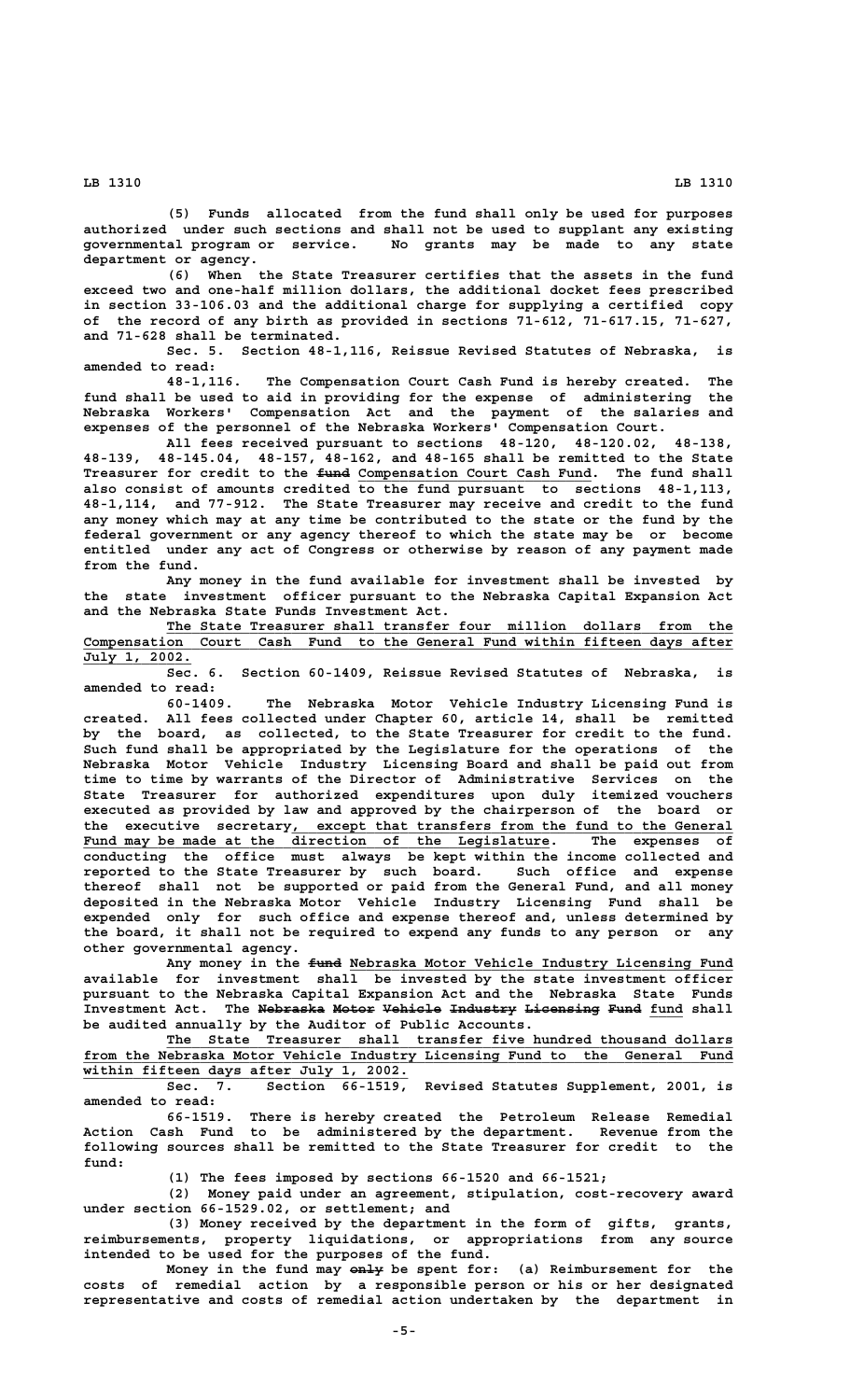**response to a release first reported after July 17, 1983, and on or before June 30, 2005, including reimbursement for damages caused by the department or a person acting at the department's direction while investigating or inspecting or during remedial action on property other than property on which a release or suspected release has occurred; (b) payment of any amount due from a third-party claim; (c) fee collection expenses incurred by the State Fire Marshal; (d) direct expenses incurred by the department in carrying out the Petroleum Release Remedial Action Act; (e) other costs related to fixtures and tangible personal property as provided in section 66-1529.01; (f) interest payments as allowed by section 66-1524; (g) expenses incurred by the technical advisory committee created in section 81-15,189 in carrying out its duties pursuant to section 81-15,190; (h) claims approved by the State Claims Board authorized under section 66-1531; and (i) methyl tertiary butyl ether testing, to be conducted randomly at terminals within the state for up to two years ending June 30, 2003. The amount expended on the testing shall not exceed forty thousand dollars. The testing shall be conducted by the Department of Agriculture. The department may enter into contractual arrangements for such purpose. The results of the tests shall be made available to the Department of Environmental Quality.**

 **\_\_\_\_\_\_\_\_\_\_\_\_\_\_\_\_\_\_\_\_\_\_\_\_\_\_\_\_\_\_\_\_\_\_\_\_\_\_\_\_\_\_\_\_\_\_\_\_\_\_\_\_\_\_\_\_\_\_\_\_\_\_\_\_\_\_\_\_ Transfers may be made from the Petroleum Release Remedial Action \_\_\_\_\_\_\_\_\_\_\_\_\_\_\_\_\_\_\_\_\_\_\_\_\_\_\_\_\_\_\_\_\_\_\_\_\_\_\_\_\_\_\_\_\_\_\_\_\_\_\_\_\_\_\_\_\_\_\_\_\_\_\_\_\_\_ Cash Fund to the General Fund at the direction of the Legislature. Any money** in the <del>fund</del> Petroleum Release Remedial Action Cash Fund available for **investment shall be invested by the state investment officer pursuant to the Nebraska Capital Expansion Act and the Nebraska State Funds Investment Act.** Within fifteen days after July 1, 2002, the State Treasurer shall transfer six  **\_\_\_\_\_\_\_\_\_\_\_\_\_\_\_\_\_\_\_\_\_\_\_\_\_\_\_\_\_\_\_\_\_\_\_\_\_\_\_\_\_\_\_\_\_\_\_\_\_\_\_\_\_\_\_\_\_\_\_\_\_\_\_\_\_\_\_\_\_\_\_\_\_\_\_\_\_\_ million dollars from the Petroleum Release Remedial Action Cash Fund to the** General Fund.

**Sec. 8. Section 71-5714, Revised Statutes Supplement, 2000, is amended to read:**

**71-5714. The Tobacco Prevention and Control Cash Fund is created. ——— \_\_\_\_\_\_\_\_\_\_\_\_\_\_\_\_\_\_\_\_\_\_\_\_\_\_\_\_\_\_\_\_\_\_\_\_\_\_\_\_\_\_\_\_\_\_\_\_\_\_\_\_\_\_\_\_ The Except as otherwise provided in this section, the fund shall be appropriated by the Legislature for a comprehensive statewide tobacco-related public health program, including, but not limited to: (1) Community programs to reduce tobacco use, (2) chronic disease programs, (3) school programs, (4) statewide programs, (5) enforcement, (6) counter marketing, (7) cessation programs, (8) surveillance and evaluation, (9) administration, and (10) the Teen Tobacco Education and Prevention Project. The Legislature is not** required to appropriate all available revenue from the  $\text{\textsterling}$ und Tobacco Prevention  **\_\_\_\_\_\_\_\_\_\_\_\_\_\_\_\_\_\_\_\_\_ and Control Cash Fund for such purpose in any given year. The Health and Human Services Committee of the Legislature shall make annual recommendations \_\_\_\_\_\_\_\_\_\_\_\_\_\_\_\_\_\_\_\_\_\_\_\_\_\_\_\_\_\_\_\_\_\_\_\_\_\_\_\_\_\_ for appropriations from the fund. The State Treasurer shall transfer five**  $min$  dollars from the Tobacco Prevention and Control Cash Fund to the  $Department$  of Health and Human Services Finance and Support Cash Fund within five days after the effective date of this act. Any money in the fund Tobacco  **\_\_\_\_\_\_\_\_\_\_\_\_\_\_\_\_\_\_\_\_\_\_\_\_\_\_\_\_\_\_\_\_ Prevention and Control Cash Fund available for investment shall be invested by the state investment officer pursuant to the Nebraska Capital Expansion Act and the Nebraska State Funds Investment Act.**

**Sec. 9. Section 77-1342, Revised Statutes Supplement, 2001, is amended to read:**

**77-1342. There is hereby created a fund to be known as the Department of Property Assessment and Taxation Cash Fund to which shall be credited all money received by the Department of Property Assessment and Taxation for services performed for county and multicounty assessment districts, for charges for publications, manuals, and lists, as an assessor's examination fee authorized by section 77-421, and under the provisions of** sections 60-305.15, 77-684, and 77-1250. The fund shall be used <del>to develop</del> **assessment manuals, including the manual required by section 77-1362, and —————————— ———————— ————————— ——— —————— ———————— —— ——————— ———————— —— distribute them to the counties, to implement sections 77-415 and 77-420, to —————————— ———— —— ——— ————————— —— ————————— ———————— —————— ——— ——————— —** develop programs or models to improve the assessment of taxable property, to institute a program for land record modernization, and to engage competent  $\bullet$ **eximesl** to carry out any duties and responsibilities of the department. The **county or multicounty assessment district shall be billed by the department for services rendered. Reimbursements to the department shall be credited to the fund, and expenditures therefrom shall be made only when such funds are available. The department shall only bill for the actual amount expended in performing the service.**

**The fund shall not, at the close of each year, be lapsed to the General Fund. Any money in the Department of Property Assessment and Taxation Cash Fund available for investment shall be invested by the state investment officer pursuant to the Nebraska Capital Expansion Act and the Nebraska State Funds Investment Act.**

**Sec. 10. Section 77-4025, Reissue Revised Statutes of Nebraska, is**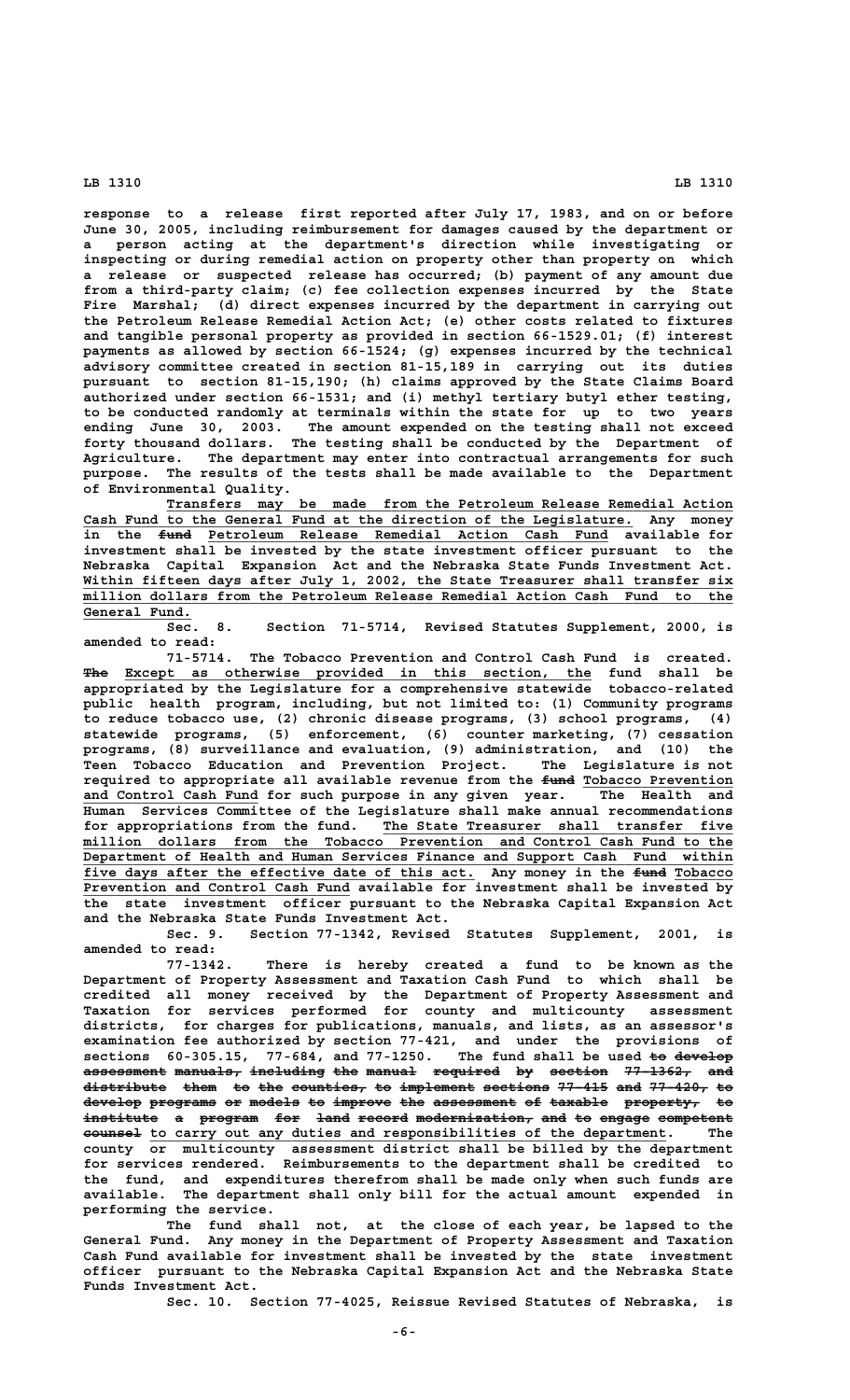**amended to read:**

**77-4025. There is hereby created a cash fund in the Department of Revenue to be known as the Tobacco Products Administration Cash Fund. All revenue collected or received by the Tax Commissioner from the license fees and taxes imposed by the Tobacco Products Tax Act shall be remitted to the State Treasurer for credit to the Tobacco Products Administration Cash Fund. All costs required for administration of the Tobacco Products Tax Act shall be paid from such fund. Credits and refunds allowed under the act shall be paid from the Tobacco Products Administration Cash Fund. Any receipts, after credits and refunds, in excess of the amounts sufficient to cover the costs of** administration <del>shall</del> <del>lapse</del> may be transferred to the General Fund at the  **\_\_\_\_\_\_\_\_\_\_\_\_\_\_\_\_\_\_\_\_\_\_\_\_\_\_\_\_\_\_\_\_\_\_\_\_\_\_\_\_\_\_\_\_\_\_\_\_\_\_\_\_\_\_\_\_\_\_\_\_\_\_\_\_\_\_\_\_\_\_\_\_\_\_\_\_\_\_ direction of the Legislature. The State Treasurer shall transfer two million** five hundred thousand dollars from the Tobacco Products Administration Cash  **\_\_\_\_\_\_\_\_\_\_\_\_\_\_\_\_\_\_\_\_\_\_\_\_\_\_\_\_\_\_\_\_\_\_\_\_\_\_\_\_\_\_\_\_\_\_\_\_\_\_\_\_\_\_\_\_\_\_\_\_\_\_\_\_\_\_\_\_\_\_\_\_ Fund to the General Fund within fifteen days after November 1, 2002. Any money in the Tobacco Products Administration Cash Fund available for investment shall be invested by the state investment officer pursuant to the Nebraska Capital Expansion Act and the Nebraska State Funds Investment Act. Sec. 11. Section 81-179, Revised Statutes Supplement, 2000, is**

**amended to read:**

 **\_\_\_ 81-179. (1) There is hereby created under the control of the Governor, for allocation to building renewal projects of the various agencies, a fund to be known as the Building Renewal Allocation Fund. The fund shall contain the revenue from the special privilege tax as provided in section 77-2602 and such other money as is appropriated by the Legislature. Such appropriation is declared to consist of building renewal funds which shall be kept separate and distinct from the program continuation funds and project construction funds.**

> **\_\_\_ (2) Separate subfunds, subprograms, projects, or accounts shall be established to separately account for any expenditures on state buildings or facilities to comply with the federal Americans with Disabilities Act of 1990. A minimal amount of the funds contained in the subfunds, subprograms, projects, or accounts may be used for planning and evaluation of buildings and facilities.**

> **\_\_\_ (3) The budget division of the Department of Administrative Services may administratively transfer funds to appropriate accounting entities to correctly account for the operating expenditures. A separate fund, cash fund, project, or other account may be administratively established for such purpose.**

 **\_\_\_\_\_\_\_\_\_\_\_\_\_\_\_\_\_\_\_\_\_\_\_\_\_\_\_\_\_\_\_\_\_\_\_\_\_\_\_\_\_\_\_\_\_\_\_\_\_\_\_\_\_\_\_\_\_\_\_\_\_\_\_\_\_\_\_\_ (4) Subject to appropriations approved by the Legislature, for any \_\_\_\_\_\_\_\_\_\_\_\_\_\_\_\_\_\_\_\_\_\_\_\_\_\_\_\_\_\_\_\_\_\_\_\_\_\_\_\_\_\_\_\_\_\_\_\_\_\_\_\_\_\_\_\_\_\_\_\_\_\_\_\_\_\_\_\_\_\_\_\_\_\_\_\_\_\_ fiscal year an amount not to exceed two percent of the total revenue credited \_\_\_\_\_\_\_\_\_\_\_\_\_\_\_\_\_\_\_\_\_\_\_\_\_\_\_\_\_\_\_\_\_\_\_\_\_\_\_\_\_\_\_\_\_\_\_\_\_\_\_\_\_\_\_\_\_\_\_\_\_\_\_\_\_\_\_\_\_\_\_\_\_\_\_\_\_\_ to the Building Renewal Allocation Fund in the second preceding fiscal year**  $\overline{may}$  be expended to meet the cost of administering the Deferred Building  **Renewal Act. \_\_\_\_\_\_\_\_\_\_\_\_**

> **\_\_\_ (5) Any money in the fund available for investment shall be invested by the state investment officer pursuant to the Nebraska Capital Expansion Act** and the Nebraska State Funds Investment Act. On or after July 1, 2001, and before July 15, 2001, the State Treasurer shall transfer the unexpended balance in the Century Date Change subfund of the Building Renewal Allocation Fund to the Information Technology Infrastructure Fund.

> **Sec. 12. Section 81-184, Revised Statutes Supplement, 2000, is amended to read:**

**81-184. The cost of administration of the Deferred Building Renewal \_\_\_\_\_\_\_\_\_\_\_\_\_\_\_\_\_\_\_\_\_\_\_\_\_\_\_\_\_\_\_\_\_\_\_\_\_\_\_ Act shall be paid from the General Fund, the Building Renewal Allocation Fund, \_\_\_\_\_\_\_\_\_\_\_\_\_\_\_\_\_\_\_\_\_\_\_\_\_\_\_\_\_\_\_\_\_\_\_\_\_\_\_\_\_\_\_\_\_\_\_\_\_\_\_\_\_\_\_\_\_\_\_\_\_\_\_\_\_\_\_\_\_\_\_\_\_\_\_\_\_\_ the State Building Renewal Assessment Fund, the University Building Renewal \_\_\_\_\_\_\_\_\_\_\_\_\_\_\_\_\_\_\_\_\_\_\_\_\_\_\_\_\_\_\_\_\_\_\_\_\_\_\_\_\_\_\_\_\_\_\_\_\_\_\_\_\_\_\_\_\_\_\_\_\_\_\_\_\_\_\_\_\_\_\_\_\_\_\_\_\_\_ Assessment Fund, and the State College Building Renewal Assessment Fund in** such amounts as may be appropriated by the Legislature. as the Legislature  **————— ———————————— shall appropriate. The Governor shall each odd-numbered year submit a specific itemized appropriation request to cover such administrative costs. Sec. 13. Section 81-188.01, Revised Statutes Supplement, 2000, is**

**amended to read:**

 **\_\_\_ 81-188.01. (1) The State Building Renewal Assessment Fund is created. The fund shall be under the control of the Governor for allocation to building renewal projects of the various agencies and shall be administered in a manner consistent with the administration of the Building Renewal Allocation Fund pursuant to the Deferred Building Renewal Act. No amounts accruing to the State Building Renewal Assessment Fund shall be transferred to any other fund and no amounts accruing to the fund shall be expended in any manner for purposes other than as provided in this section. Subject to \_\_\_\_\_\_\_\_\_\_\_ \_\_\_\_\_\_\_\_\_\_\_\_\_\_\_\_\_\_\_\_\_\_\_\_\_\_\_\_\_\_\_\_\_\_\_\_\_\_\_\_\_\_\_\_\_\_\_\_\_\_\_\_\_\_\_\_\_\_\_\_\_\_\_\_\_\_\_\_\_\_\_\_\_\_\_\_\_\_ appropriations approved by the Legislature, for any fiscal year an amount not \_\_\_\_\_\_\_\_\_\_\_\_\_\_\_\_\_\_\_\_\_\_\_\_\_\_\_\_\_\_\_\_\_\_\_\_\_\_\_\_\_\_\_\_\_\_\_\_\_\_\_\_\_\_\_\_\_\_\_\_\_\_\_\_\_\_\_\_\_\_\_\_\_\_\_\_\_\_ to exceed two percent of the total revenue credited to the fund in the second** preceding fiscal year may be expended to meet the cost of administering the  **act.\_\_\_\_**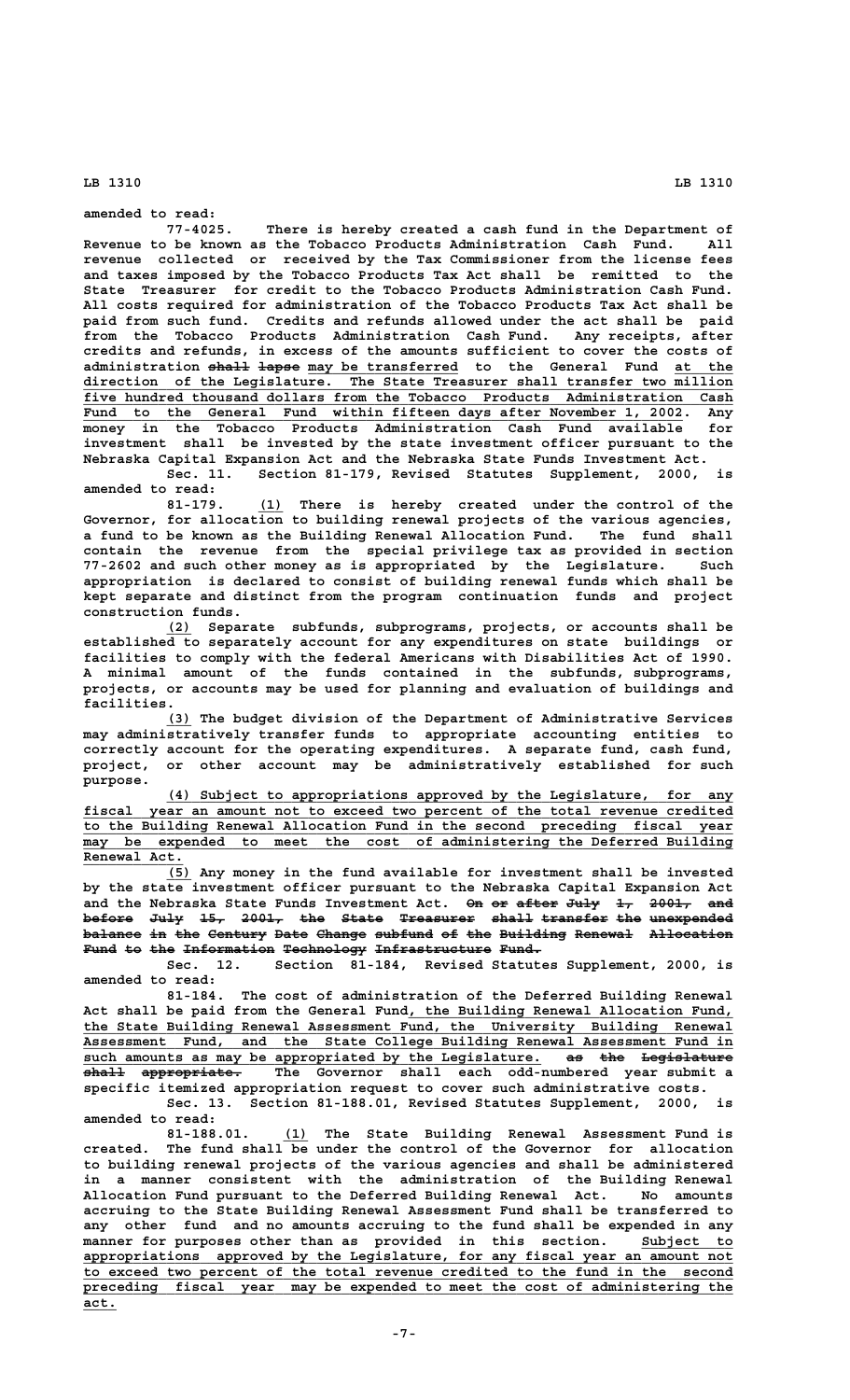**\_\_\_ (2) Revenue credited to the fund shall include amounts derived from charges assessed pursuant to subdivision (6)(b) of section 81-1108.17, depreciation charges remitted pursuant to section 81-188.02, and such other revenue as may be incident to the administration of the fund.**

 **\_\_\_ (3) Amounts appropriated from the fund shall be expended to conduct** renewal work as defined in section 81-173 <u>and to complete other improvements</u>  **\_\_\_\_\_\_\_\_\_\_\_\_\_\_\_\_\_\_\_\_\_\_\_\_\_\_\_\_\_\_\_\_\_\_\_\_\_\_\_\_\_\_\_\_\_\_\_\_\_\_\_\_\_\_\_\_\_\_\_\_\_\_\_\_\_\_\_\_\_\_\_\_\_\_\_\_\_\_ incident to such renewal work as deemed necessary or appropriate by the task** force. Expenditures from the fund From amounts accruing to the fund as the  **\_\_\_\_\_\_\_\_\_\_\_\_\_\_\_\_\_\_\_\_\_\_\_\_\_\_\_\_\_\_\_\_\_\_\_\_\_\_\_\_\_\_\_\_\_\_\_\_\_\_\_\_\_\_\_\_\_\_\_\_\_\_\_\_\_\_\_\_\_\_\_\_\_\_\_\_\_\_ result of depreciation charges assessed pursuant to subdivision (6)(b) of \_\_\_\_\_\_\_\_\_\_\_\_\_\_\_\_\_\_\_\_\_\_\_\_\_\_\_\_\_\_\_\_ section 81-1108.17, expenditures for capital improvements shall be limited to** improvements to only those facilities for which such charges or fees imposed **pursuant to section 81-188.02 or subdivision (6) (b) of section 81-1108.17** have been assessed and remitted. From amounts accruing to the fund as the result  **\_\_\_\_\_\_\_\_\_\_\_\_\_\_\_\_\_\_\_\_\_\_\_\_\_\_\_\_\_\_\_\_\_\_\_\_\_\_\_\_\_\_\_\_\_\_\_\_\_\_\_\_\_\_\_\_\_\_\_\_\_\_\_\_\_\_\_\_\_\_\_\_\_\_\_\_\_\_ of depreciation charges assessed pursuant to section 81-188.02, expenditures \_\_\_\_\_\_\_\_\_\_\_\_\_\_\_\_\_\_\_\_\_\_\_\_\_\_\_\_\_\_\_\_\_\_\_\_\_\_\_\_\_\_\_\_\_\_\_\_\_\_\_\_\_\_\_\_\_\_\_\_\_\_\_\_\_\_\_\_\_\_\_\_\_\_\_\_\_\_ for capital improvement projects shall be limited to exclude (a) capital \_\_\_\_\_\_\_\_\_\_\_\_\_\_\_\_\_\_\_\_\_\_\_\_\_\_\_\_\_\_\_\_\_\_\_\_\_\_\_\_\_\_\_\_\_\_\_\_\_\_\_\_\_\_\_\_\_\_\_\_\_\_\_\_\_\_\_\_\_\_\_\_\_\_\_\_\_\_ improvement projects relating to facilities, structures, or buildings owned, \_\_\_\_\_\_\_\_\_\_\_\_\_\_\_\_\_\_\_\_\_\_\_\_\_\_\_\_\_\_\_\_\_\_\_\_\_\_\_\_\_\_\_\_\_\_\_\_\_\_\_\_\_\_\_\_\_\_\_\_\_\_\_\_\_\_\_\_\_\_\_\_\_\_\_\_\_\_ leased, or operated by the (i) University of Nebraska, (ii) Nebraska state \_\_\_\_\_\_\_\_\_\_\_\_\_\_\_\_\_\_\_\_\_\_\_\_\_\_\_\_\_\_\_\_\_\_\_\_\_\_\_\_\_\_\_\_\_\_\_\_\_\_\_\_\_\_\_\_\_\_\_\_\_\_\_\_\_\_\_\_\_\_\_\_\_\_\_\_\_\_ colleges, (iii) Department of Aeronautics, (iv) Department of Roads, (v) Game \_\_\_\_\_\_\_\_\_\_\_\_\_\_\_\_\_\_\_\_\_\_\_\_\_\_\_\_\_\_\_\_\_\_\_\_\_\_\_\_\_\_\_\_\_\_\_\_\_\_\_\_\_\_\_\_\_\_\_\_\_\_\_\_\_\_\_\_\_\_\_\_\_\_\_\_\_\_ and Parks Commission, or (vi) Board of Educational Lands and Funds and (b) \_\_\_\_\_\_\_\_\_\_\_\_\_\_\_\_\_\_\_\_\_\_\_\_\_\_\_\_\_\_\_\_\_\_\_\_\_\_\_\_\_\_\_\_\_\_\_\_\_\_\_\_\_\_\_\_\_\_\_\_\_\_\_\_\_\_\_\_\_\_\_\_\_\_\_\_\_\_ capital improvement projects relating to facilities, structures, or buildings \_\_\_\_\_\_\_\_\_\_\_\_\_\_\_\_\_\_\_\_\_\_\_\_\_\_\_\_\_\_\_\_\_\_\_\_\_\_\_\_\_\_\_\_\_\_\_\_\_\_\_\_\_\_\_\_\_\_\_\_\_\_\_\_\_\_\_\_\_\_\_\_\_\_\_\_\_\_ for which depreciation charges are assessed pursuant to subdivision (6)(b) of** section 81-1108.17. Except to conduct renewal work of an emergency nature and to meet the cost of administering the act, no amounts accruing to the fund as **the result of depreciation charges assessed pursuant to section 81-188.02 shall be expended prior to July 1, 2003. For each of fiscal years 2003-04 through 2008-09, expenditure of amounts accruing to the fund as the result of depreciation charges assessed pursuant to section 81-188.02 shall not exceed fifty percent of such revenue credited to the fund in the second preceding fiscal year. For fiscal year 2009-10 and each fiscal year thereafter, expenditure of amounts accruing to the fund as the result of depreciation charges assessed pursuant to section 81-188.02 shall not exceed the total of** such revenue credited to the fund in the second preceding fiscal year. For facilities for which charges have been assessed only pursuant to section 81-188.02, no amounts shall be expended from the fund for any such facility for a period of not less than five fiscal years from the initial assessment of the depreciation charge for any such facility, except to conduct renewal work, as defined in section 81-173, of an emergency nature.

 **\_\_\_ (4) Any money in the fund available for investment shall be invested by the state investment officer pursuant to the Nebraska Capital Expansion Act and the Nebraska State Funds Investment Act.**

**Sec. 14. Section 81-188.02, Revised Statutes Supplement, 2001, is amended to read:**

**81-188.02. (1) For purposes of this section, capital improvement project means (a) construction of a new facility, structure, or building, (b) construction of additions to an existing facility, structure, or building, (c) renovation of an existing facility, structure, or building if the total project cost of such renovation represents not less than fifteen percent of the value of the existing facility, structure, or building as determined by the Department of Administrative Services, (d) purchase of an existing facility, structure, or building, and (e) acquisition of a facility, structure, or building through means of conveyance other than sale and purchase.**

(2) Beginning with the fiscal year that commences subsequent to the  **\_\_\_\_\_\_\_\_\_\_\_\_\_\_\_\_\_\_\_\_\_\_\_\_\_\_\_\_\_\_\_\_\_\_\_\_\_\_\_\_ calendar year in which has occurred substantial completion of a capital improvement project as defined in subdivisions (1)(a) through (1)(c) of this section or acquisition of a capital improvement project as defined in subdivisions (1)(d) and (1)(e) of this section, the department shall assess a capital improvement depreciation charge to the agency maintaining ownership or control of the related facility, structure, or building and shall assess such charge for each fiscal year thereafter.**

**(3) The annual depreciation charge for a capital improvement project as defined in subdivisions (1)(a) through (1)(c) of this section shall be computed as two percent of the total project cost of the capital improvement project. The annual depreciation charge for a capital improvement project as defined in subdivision (1)(d) of this section shall be computed as two percent of the greater of the purchase price or the value, as determined by the department, of the capital improvement project at the time of acquisition. The annual depreciation charge for a capital improvement project as defined in subdivision (1)(e) of this section shall be computed as two percent of the value, as determined by the department, of the capital improvement project at the time of acquisition. The department may assess the charge annually or in monthly, quarterly, or semiannual installments.**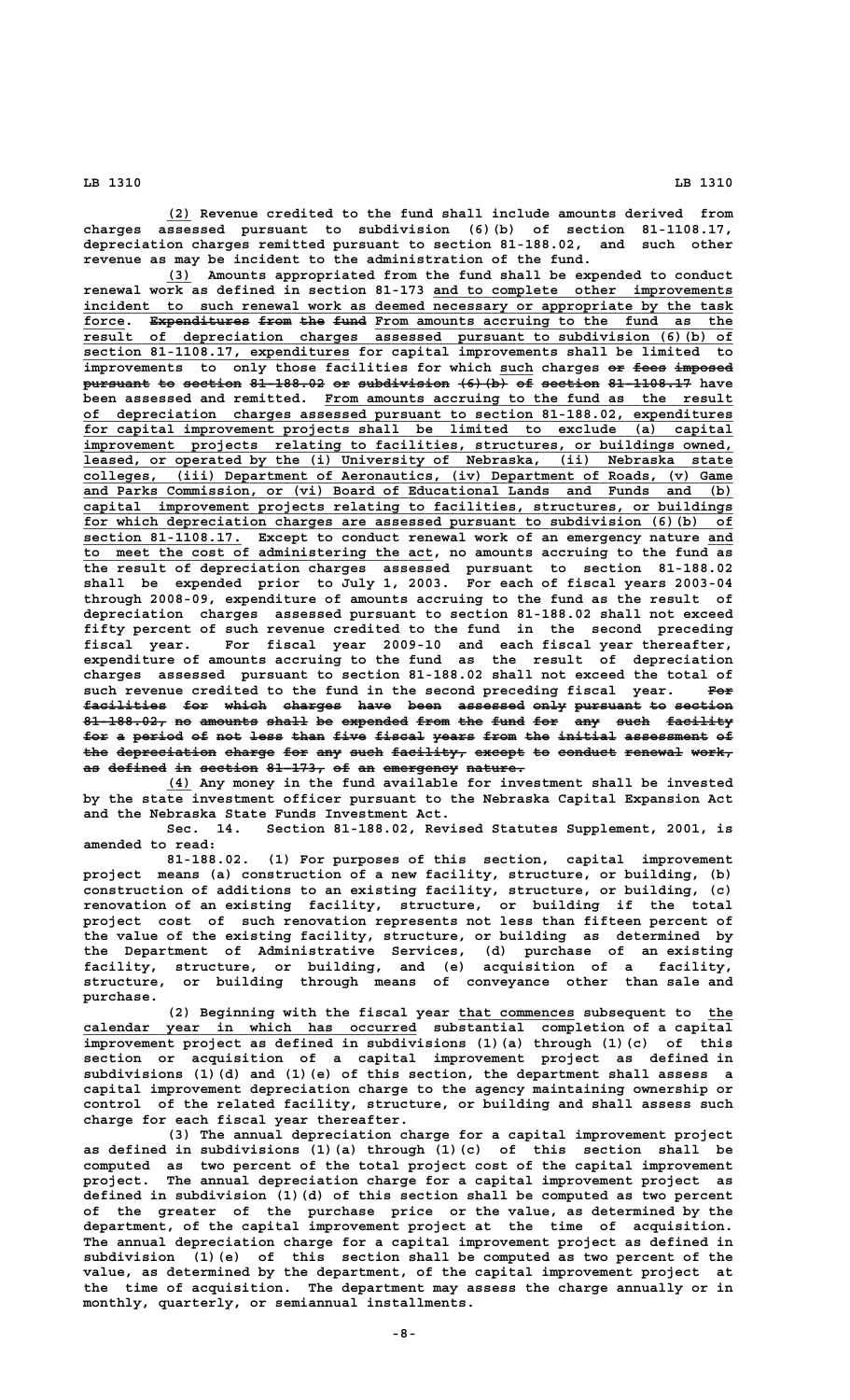**(4)(a) Depreciation charges shall be assessed for capital improvement projects as defined in subdivisions (1)(a) through (1)(d) of this section (i) for which funds have been appropriated for fiscal year 1997-98 and fiscal years thereafter, excluding reappropriation of fiscal year 1996-97 or prior period undisbursed appropriation balances, or (ii) which are to be completed or acquired by means other than the expenditure of appropriated funds and which are either initiated or acquired in fiscal year 1997-98 and fiscal years thereafter.**

**(b) Depreciation charges shall be assessed for capital improvement projects as defined in subdivision (1)(e) of this section for capital improvement projects acquired, either by expenditure of appropriated funds or other means, in fiscal year 1997-98 and fiscal years thereafter. Depreciation charges shall not be assessed pursuant to this section for capital improvement projects relating to facilities, structures, or buildings owned, leased, or operated by the: (i) University of Nebraska; (ii) Nebraska state colleges; (iii) Department of Aeronautics; (iv) Department of Roads; (v) Game and Parks Commission; or (vi) Board of Educational Lands and Funds or to other buildings or grounds owned, leased, or operated by the State of Nebraska which are specifically exempted by the Department of Administrative Services because the assessment of such depreciation charges would result in the ineligibility for federal funding or would result in hardship on an agency, board, or commission due to other exceptional or unusual circumstances. Depreciation charges shall not be assessed pursuant to this section for capital improvement projects relating to facilities, structures, or buildings of which the department is custodian pursuant to section 81-1108.17 and for which charges are assessed pursuant to subdivision (6)(b) of such section.**

**(5) Payment of depreciation charges assessed pursuant to this section shall be remitted to the State Treasurer for credit to the State Building Renewal Assessment Fund.**

**Sec. 15. Section 81-188.03, Revised Statutes Supplement, 2000, is amended to read:**

 **\_\_\_ 81-188.03. (1) The University Building Renewal Assessment Fund is created. The fund shall be under the control of the Governor for allocation to building renewal projects of the University of Nebraska and shall be administered in a manner consistent with administration of the Building Renewal Allocation Fund pursuant to the Deferred Building Renewal Act. No amounts accruing to the University Building Renewal Assessment Fund shall be transferred to any other fund and no amounts accruing to the fund shall be expended in any manner for purposes other than as provided in this section. \_\_\_\_\_\_\_\_\_\_\_\_\_\_\_\_\_\_\_\_\_\_\_\_\_\_\_\_\_\_\_\_\_\_\_\_\_\_\_\_\_\_\_\_\_\_\_\_\_\_\_\_\_\_\_\_\_\_\_\_\_\_\_\_\_\_\_\_\_\_\_\_\_\_\_\_\_\_ Subject to appropriations approved by the Legislature, for any fiscal year an \_\_\_\_\_\_\_\_\_\_\_\_\_\_\_\_\_\_\_\_\_\_\_\_\_\_\_\_\_\_\_\_\_\_\_\_\_\_\_\_\_\_\_\_\_\_\_\_\_\_\_\_\_\_\_\_\_\_\_\_\_\_\_\_\_\_\_\_\_\_\_\_\_\_\_\_\_\_ amount not to exceed two percent of the total revenue credited to the fund in \_\_\_\_\_\_\_\_\_\_\_\_\_\_\_\_\_\_\_\_\_\_\_\_\_\_\_\_\_\_\_\_\_\_\_\_\_\_\_\_\_\_\_\_\_\_\_\_\_\_\_\_\_\_\_\_\_\_\_\_\_\_\_\_\_\_\_\_\_\_\_\_\_\_\_\_\_\_ the second preceding fiscal year may be expended to meet the cost of \_\_\_\_\_\_\_\_\_\_\_\_\_\_\_\_\_\_\_\_\_\_ administering the act.**

 **\_\_\_ (2) Revenue credited to the fund shall include amounts derived from depreciation charges remitted pursuant to section 81-188.04 and such other revenue as may be incident to the administration of the fund.**

 **\_\_\_ (3) Amounts appropriated from the fund shall be expended to conduct \_\_\_\_\_\_\_\_\_\_\_\_\_\_\_\_\_\_\_\_\_\_\_\_\_\_\_\_\_\_\_\_\_\_\_\_ renewal work as defined in section 81-173 and to complete other improvements** incident to such renewal work as deemed necessary or appropriate by the task  **\_\_\_\_\_ force. Expenditures from the fund for capital improvements shall be limited** to improvements to only those facilities for which-depreciation-charges imposed pursuant to section 81-188.04 have been assessed and remitted for a period of not less than five fiscal years exclude expenditures for capital  **\_\_\_\_\_\_\_\_\_\_\_\_\_\_\_\_\_\_\_\_\_\_\_\_\_\_\_\_\_\_\_\_\_\_\_\_\_\_\_\_\_\_\_\_\_\_\_\_\_\_\_\_\_\_\_\_\_\_\_\_\_\_\_\_\_\_\_\_\_\_\_\_\_\_\_\_\_\_ improvement projects relating to facilities, structures, or buildings from \_\_\_\_\_\_\_\_\_\_\_\_\_\_\_\_\_\_\_\_\_\_\_\_\_\_\_\_\_\_\_\_\_\_\_\_\_\_\_\_\_\_\_\_\_\_\_\_\_\_\_\_\_\_\_\_\_\_\_\_\_\_\_\_\_\_\_\_\_\_\_\_\_\_\_\_\_\_ which revenue is derived and pledged for the retirement of revenue bonds \_\_\_\_\_\_\_\_\_\_\_\_\_\_\_\_\_\_\_\_\_\_\_\_\_\_\_\_\_\_\_\_\_\_\_\_\_\_ issued under sections 85-403 to 85-411. Except to conduct renewal work of an \_\_\_\_\_\_\_\_\_\_\_\_\_\_\_\_\_\_\_\_\_\_\_\_\_\_\_\_\_\_\_\_\_\_\_\_\_\_\_\_\_\_\_\_\_\_\_ emergency nature and to meet the cost of administering the act, no amounts shall be expended from the fund prior to July 1, 2003. For each of fiscal years 2003-04 through 2008-09, appropriations from the fund shall not exceed fifty percent of total revenue credited to the fund in the second preceding fiscal year. For fiscal year 2009-10 and each fiscal year thereafter, appropriations from the fund shall not exceed total revenue credited to the fund in the second preceding fiscal year.**

 **\_\_\_ (4) Any money in the fund available for investment shall be invested by the state investment officer pursuant to the Nebraska Capital Expansion Act and the Nebraska State Funds Investment Act.**

**Sec. 16. Section 81-188.04, Revised Statutes Supplement, 2000, is amended to read:**

**81-188.04. (1) For purposes of this section, capital improvement project means (a) construction of a new facility, structure, or building, (b) construction of additions to an existing facility, structure, or building, (c) renovation of an existing facility, structure, or building if the total**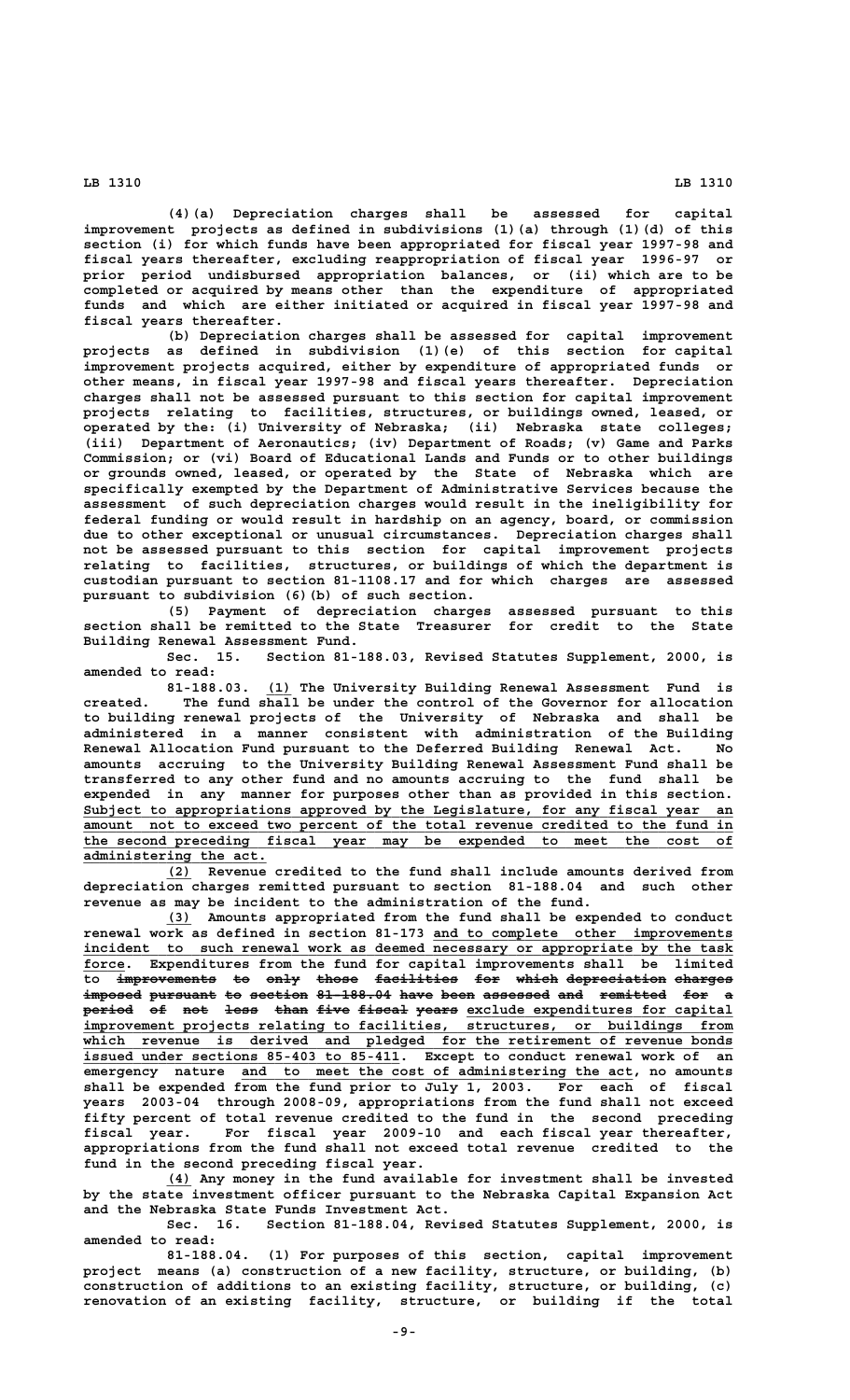**project cost of such renovation represents not less than fifteen percent of the value of the existing facility, structure, or building as determined by the Department of Administrative Services, (d) purchase of an existing facility, structure, or building, and (e) acquisition of a facility, structure, or building through means of conveyance other than sale and purchase.**

(2) Beginning with the fiscal year that commences subsequent to the  **\_\_\_\_\_\_\_\_\_\_\_\_\_\_\_\_\_\_\_\_\_\_\_\_\_\_\_\_\_\_\_\_\_\_\_\_\_ calendar year in which has occurred substantial completion of a capital improvement project by the University of Nebraska as defined in subdivisions (1)(a) through (1)(c) of this section or acquisition of a capital improvement project by the University of Nebraska as defined in subdivisions (1)(d) and (1)(e) of this section, the department shall assess a capital improvement depreciation charge to the Board of Regents of the University of Nebraska and shall assess such charge for each fiscal year thereafter.**

**(3) The annual depreciation charge for a capital improvement project as defined in subdivisions (1)(a) through (1)(c) of this section shall be computed as two percent of the total project cost of the capital improvement project. The annual depreciation charge for a capital improvement project as defined in subdivision (1)(d) of this section shall be computed as two percent of the greater of the purchase price or the value, as determined by the department, of the capital improvement project at the time of acquisition. The annual depreciation charge for a capital improvement project as defined in subdivision (1)(e) of this section shall be computed as two percent of the value, as determined by the department, of the capital improvement project at the time of acquisition. The department may assess the charge annually or in monthly, quarterly, or semiannual installments.**

**(4) Depreciation charges shall be assessed for capital improvement projects as defined in subdivisions (1)(a) through (1)(d) of this section (a) for which funds have been appropriated for fiscal year 1997-98 and fiscal years thereafter, excluding reappropriation of fiscal year 1996-97 or prior period undisbursed appropriation balances, or (b) which are to be completed or acquired by means other than the expenditure of appropriated funds and which are either initiated or acquired in fiscal year 1997-98 and fiscal years thereafter. Depreciation charges shall be assessed for capital improvement projects as defined in subdivision (1)(e) of this section for capital improvement projects acquired, either by expenditure of appropriated funds or other means, in fiscal year 1997-98 and fiscal years thereafter. Depreciation charges shall not be assessed pursuant to this section for capital improvement projects relating to facilities, structures, or buildings from which revenue is derived and pledged for the retirement of revenue bonds issued under sections 85-403 to 85-411.**

**(5) Payment of depreciation charges assessed pursuant to this section shall be remitted to the State Treasurer for credit to the University Building Renewal Assessment Fund.**

**Sec. 17. Section 81-188.05, Revised Statutes Supplement, 2000, is amended to read:**

 **\_\_\_ 81-188.05. (1) The State College Building Renewal Assessment Fund is created. The fund shall be under the control of the Governor for allocation to building renewal projects of the Nebraska state colleges and shall be administered in a manner consistent with the administration of the Building Renewal Allocation Fund pursuant to the Deferred Building Renewal Act. No amounts accruing to the State College Building Renewal Assessment Fund shall be transferred to any other fund and no amounts accruing to the fund shall be expended in any manner for purposes other than as provided in \_\_\_\_\_\_\_\_\_\_\_\_\_\_\_\_\_\_\_\_\_\_\_\_\_\_\_\_\_\_\_\_\_\_\_\_\_\_\_\_\_\_\_\_\_\_\_\_\_\_\_\_\_\_\_\_\_\_\_\_\_\_\_ this section. Subject to appropriations approved by the Legislature, for any \_\_\_\_\_\_\_\_\_\_\_\_\_\_\_\_\_\_\_\_\_\_\_\_\_\_\_\_\_\_\_\_\_\_\_\_\_\_\_\_\_\_\_\_\_\_\_\_\_\_\_\_\_\_\_\_\_\_\_\_\_\_\_\_\_\_\_\_\_\_\_\_\_\_\_\_\_\_ fiscal year an amount not to exceed two percent of the total revenue credited \_\_\_\_\_\_\_\_\_\_\_\_\_\_\_\_\_\_\_\_\_\_\_\_\_\_\_\_\_\_\_\_\_\_\_\_\_\_\_\_\_\_\_\_\_\_\_\_\_\_\_\_\_\_\_\_\_\_\_\_\_\_\_\_\_\_\_\_\_\_\_\_\_\_\_\_\_\_ to the fund in the second preceding fiscal year may be expended to meet the \_\_\_\_\_\_\_\_\_\_\_\_\_\_\_\_\_\_\_\_\_\_\_\_\_\_\_\_\_\_ cost of administering the act.**

 **\_\_\_ (2) Revenue credited to the fund shall include amounts derived from depreciation charges remitted pursuant to section 81-188.06 and such other revenue as may be incident to administration of the fund.**

 **\_\_\_ (3) Amounts appropriated from the fund shall be expended to conduct \_\_\_\_\_\_\_\_\_\_\_\_\_\_\_\_\_\_\_\_\_\_\_\_\_\_\_\_\_\_\_\_\_\_\_\_ renewal work as defined in section 81-173 and to complete other improvements \_\_\_\_\_\_\_\_\_\_\_\_\_\_\_\_\_\_\_\_\_\_\_\_\_\_\_\_\_\_\_\_\_\_\_\_\_\_\_\_\_\_\_\_\_\_\_\_\_\_\_\_\_\_\_\_\_\_\_\_\_\_\_\_\_\_\_\_\_\_\_\_\_\_\_\_\_\_ incident to such renewal work as deemed necessary or appropriate by the task \_\_\_\_\_ force. Expenditures from the fund for capital improvements shall be limited to improvements to only those facilities for which depreciation charges ———————————— —— ———— ————— —————————— ——— ————— ———————————— ——————** imposed pursuant to section 81-188.06 have been assessed and remitted for a  $\frac{1}{\text{period}}$  of not less than five fiscal years exclude expenditures for capital  **\_\_\_\_\_\_\_\_\_\_\_\_\_\_\_\_\_\_\_\_\_\_\_\_\_\_\_\_\_\_\_\_\_\_\_\_\_\_\_\_\_\_\_\_\_\_\_\_\_\_\_\_\_\_\_\_\_\_\_\_\_\_\_\_\_\_\_\_\_\_\_\_\_\_\_\_\_\_ improvement projects relating to facilities, structures, or buildings from \_\_\_\_\_\_\_\_\_\_\_\_\_\_\_\_\_\_\_\_\_\_\_\_\_\_\_\_\_\_\_\_\_\_\_\_\_\_\_\_\_\_\_\_\_\_\_\_\_\_\_\_\_\_\_\_\_\_\_\_\_\_\_\_\_\_\_\_\_\_\_\_\_\_\_\_\_\_ which revenue is derived and pledged for the retirement of revenue bonds \_\_\_\_\_\_\_\_\_\_\_\_\_\_\_\_\_\_\_\_\_\_\_\_\_\_\_\_\_\_\_\_\_\_\_\_\_\_ issued under sections 85-403 to 85-411. Except to conduct renewal work of an \_\_\_\_\_\_\_\_\_\_\_\_\_\_\_\_\_\_\_\_\_\_\_\_\_\_\_\_\_\_\_\_\_\_\_\_\_\_\_\_\_\_\_\_\_\_\_ emergency nature and to meet the cost of administering the act, no amounts**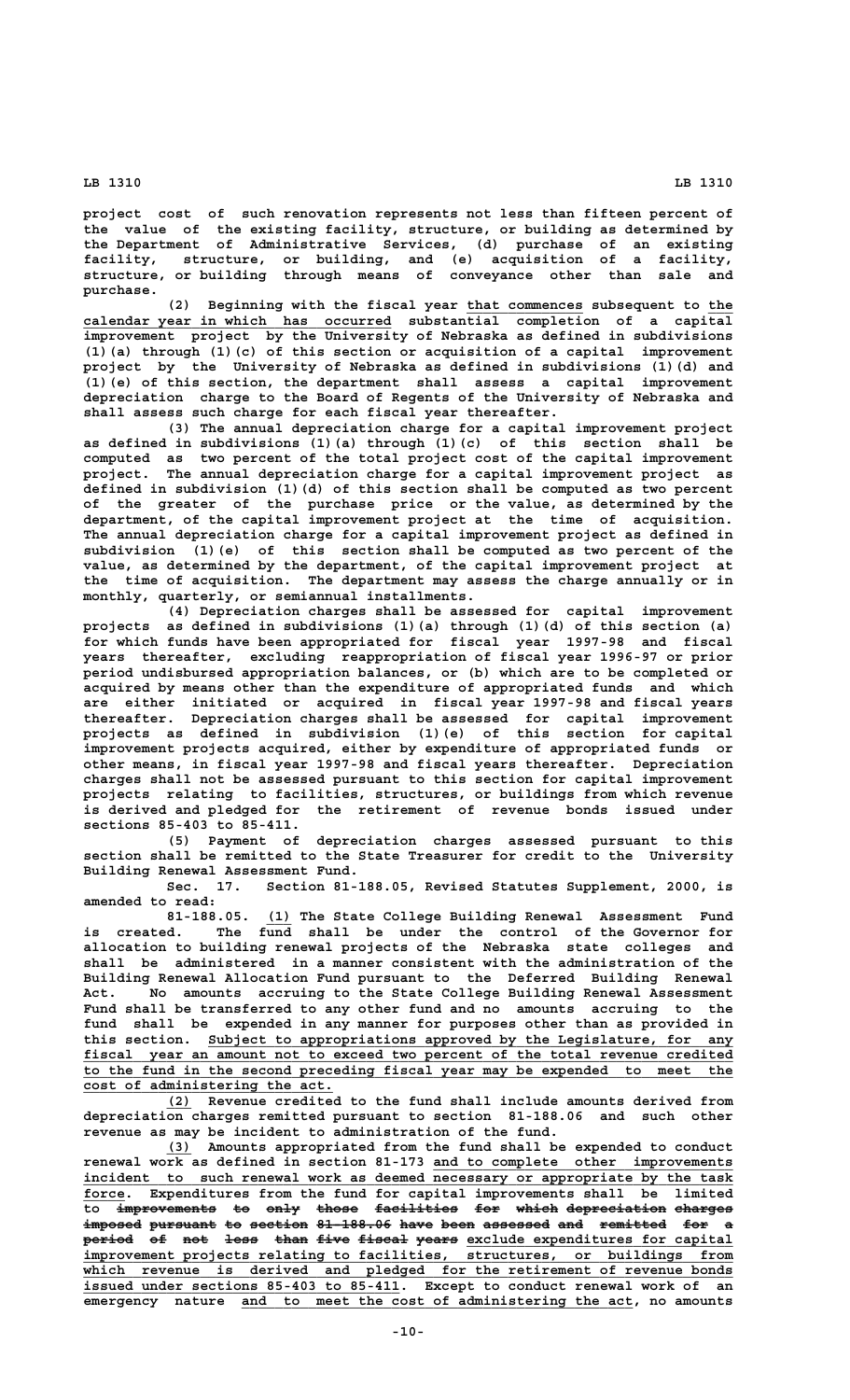**shall be expended from the fund prior to July 1, 2003. For each of fiscal years 2003-04 through 2008-09, appropriations from the fund shall not exceed fifty percent of total revenue credited to the fund in the second preceding fiscal year. For fiscal year 2009-10 and each fiscal year thereafter, appropriations from the fund shall not exceed total revenue credited to the fund in the second preceding fiscal year.**

 **\_\_\_ (4) Any money in the fund available for investment shall be invested by the state investment officer pursuant to the Nebraska Capital Expansion Act and the Nebraska State Funds Investment Act.**

**Sec. 18. Section 81-188.06, Revised Statutes Supplement, 2000, is amended to read:**

**81-188.06. (1) For purposes of this section, capital improvement project means (a) construction of a new facility, structure, or building, (b) construction of additions to an existing facility, structure, or building, (c) renovation of an existing facility, structure, or building if the total project cost of such renovation represents not less than fifteen percent of the value of the existing facility, structure, or building as determined by the Department of Administrative Services, (d) purchase of an existing facility, structure, or building, and (e) acquisition of a facility, structure, or building through means of conveyance other than sale and purchase.**

(2) Beginning with the fiscal year that commences subsequent to the  **\_\_\_\_\_\_\_\_\_\_\_\_\_\_\_\_\_\_\_\_\_\_\_\_\_\_\_\_\_\_\_\_\_\_\_\_\_\_\_\_ calendar year in which has occurred substantial completion of a capital improvement project by the Nebraska state colleges as defined in subdivisions (1)(a) through (1)(c) of this section or acquisition of a capital improvement project by the Nebraska state colleges as defined in subdivisions (1)(d) and (1)(e) of this section, the department shall assess a depreciation charge to the Board of Trustees of the Nebraska State Colleges and shall assess such charge for each fiscal year thereafter.**

**(3) The annual depreciation charge for a capital improvement project as defined in subdivisions (1)(a) through (1)(c) of this section shall be computed as two percent of the total project cost of the capital improvement project. The annual depreciation charge for a capital improvement project as defined in subdivision (1)(d) of this section shall be computed as two percent of the greater of the purchase price or the value, as determined by the department, of the capital improvement project at the time of acquisition. The annual depreciation charge for a capital improvement project as defined in subdivision (1)(e) of this section shall be computed as two percent of the value, as determined by the department, of the capital improvement project at the time of acquisition. The department may assess the charge annually or in monthly, quarterly, or semiannual installments.**

**(4) Depreciation charges shall be assessed for capital improvement projects as defined in subdivisions (1)(a) through (1)(d) of this section (a) for which funds have been appropriated for fiscal year 1997-98 and fiscal years thereafter, excluding reappropriation of fiscal year 1996-97 or prior period undisbursed appropriation balances, or (b) which are to be completed or acquired by means other than the expenditure of appropriated funds and which are either initiated or acquired in fiscal year 1997-98 and fiscal years thereafter. Depreciation charges shall be assessed for capital improvement projects as defined in subdivision (1)(e) of this section for capital improvement projects acquired, either by expenditure of appropriated funds or other means, in fiscal year 1997-98 and fiscal years thereafter. Depreciation charges shall not be assessed pursuant to this section for capital improvement projects relating to facilities, structures, or buildings from which revenue is derived and pledged for the retirement of revenue bonds issued under sections 85-403 to 85-411.**

**(5) Payment of depreciation charges assessed pursuant to this section shall be remitted to the State Treasurer for credit to the State College Building Renewal Assessment Fund.**

**Sec. 19. Section 81-1188, Reissue Revised Statutes of Nebraska, is amended to read:**

81-1188. All proceeds from the program required by section 81-1186 and fifteen percent of all proceeds from the sale of surplus property sold to be remanufactured or reprocessed shall be deposited in the Resource Recovery Fund, which fund is hereby created. Any money in the fund available for investment shall be invested by the state investment officer pursuant to the **Nebraska Capital Expansion Act and the Nebraska State Funds Investment Act.** The fund shall be used for the administration and implementation of the program. Any excess funds, as determined by the Director of Administrative  $S$ ervices, not necessary for implementation of the program shall be remitted to **the State Treasurer for credit to the General Fund. The Resource Recovery** Fund is created. The fund shall be administered by the Department of